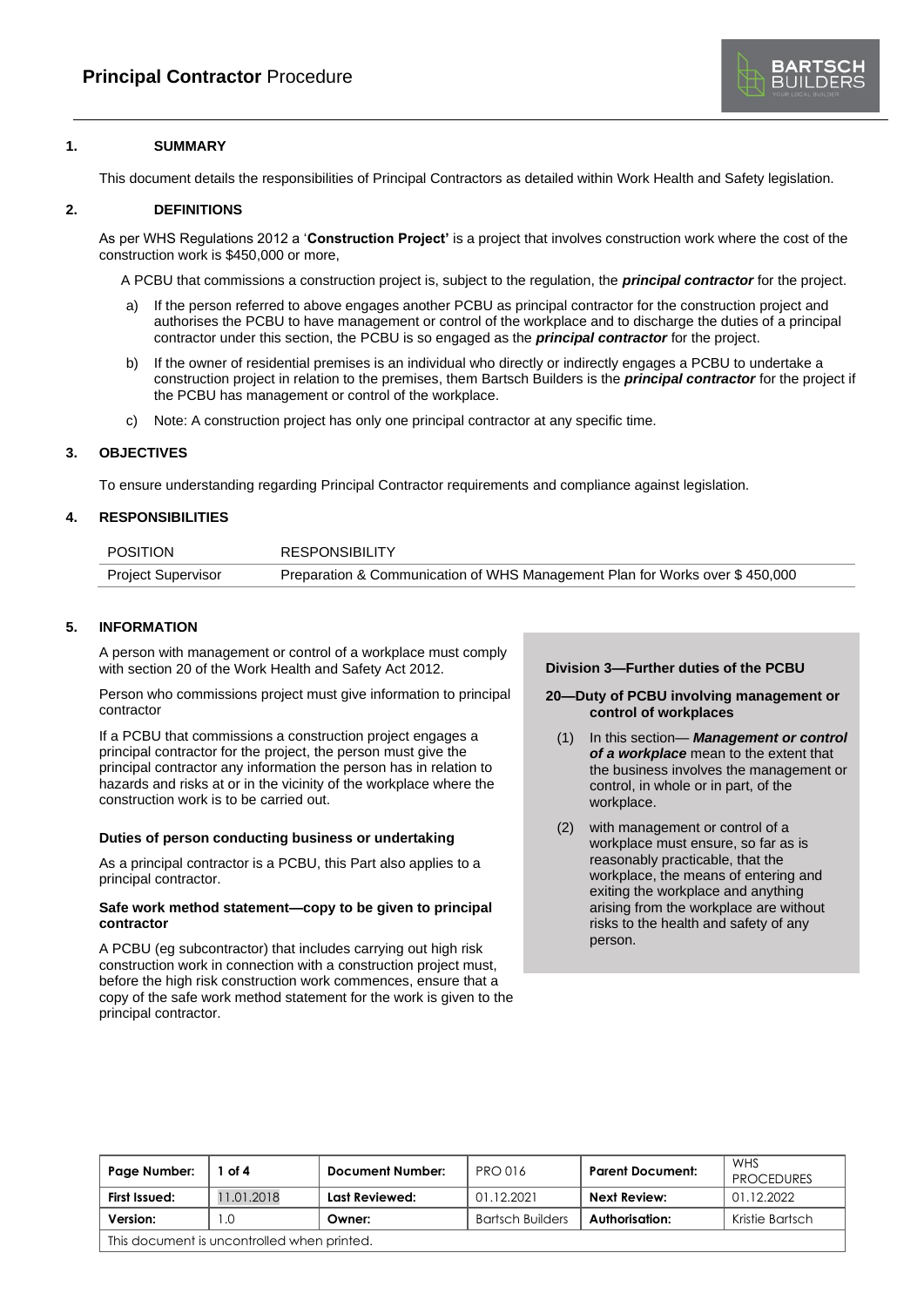

### **Additional duties of principal contractor**

- (a) Applies in relation to a construction project; and
- (b) imposes duties on the principal contractor for the project that are additional to the duties imposed unde[r Chapter](file:///C:/Users/Kristie/AppData/Local/Microsoft/Windows/INetCache/IE/HNX1IBS9/TP%20-%20Principal%20Contractor%20PR-0042%20(information%20sheet).docx%23idffb20cde_4c65_465f_992d_b74cbcc256) 6 Part 3 – Duties of person conducting business or undertaking

**Note-** As a principal contractor has management or control of a workplace, the principal contractor is also subject to duties imposed by the Act and these regulations on a person with management or control of a workplace.

#### **Specific control measure—signage identifying principal contractor**

The principal contractor for a construction project must ensure that signs are installed, that—

- (a) show principal contractor's name and telephone contact numbers (including an after hours telephone number); and
- (b) show the location of the site office for the project, if any; and
- (c) are clearly visible from outside the workplace, or the work area of the workplace, where the construction project is being undertaken.

The above operates in addition to the requirements of the *[Building Work Contractors Act](http://www.legislation.sa.gov.au/index.aspx?action=legref&type=act&legtitle=Building%20Work%20Contractors%20Act%201995) 1995*.

#### **WHS Management Plan —preparation**

- (1) The Principal contractor for a construction project must prepare a written *WHS Management Plan* for the workplace before work on the project commences.
- (2) A *WHS Management Plan* must include the following:
	- (a) the names, positions and health and safety responsibilities of all persons at the workplace whose positions or roles involve specific health and safety responsibilities in connection with the project;
	- (b) the arrangements in place, between any persons conducting a business or undertaking at the workplace where the construction project is being undertaken, for consultation, co-operation and the co-ordination of activities in relation to compliance with their duties under the Act and these regulations;
	- (c) the arrangements in place for managing any work health and safety incidents that occur;
	- (d) any site-specific health and safety rules, and the arrangements for ensuring that all persons at the workplace are informed of these rules;
	- (e) the arrangements for the collection and any assessment, monitoring and review of *safe work method statements* at the workplace.

## **Part 3—Duties of person conducting business or undertaking**

**Note—** As a principal contractor is a person conducting a business or undertaking, this Part also applies to a principal contractor.

## **Division 1—General**

#### **297—Management of risks to health and safety**

A person conducting a business or undertaking must manage risks associated with the carrying out of construction work in accordance wit[h Chapter](file:///C:/Users/Kristie/AppData/Local/Microsoft/Windows/INetCache/IE/HNX1IBS9/TP%20-%20Principal%20Contractor%20PR-0042%20(information%20sheet).docx%23id6c6993ca_929c_42b6_8386_32cd85c9db) 3 [Part](file:///C:/Users/Kristie/AppData/Local/Microsoft/Windows/INetCache/IE/HNX1IBS9/TP%20-%20Principal%20Contractor%20PR-0042%20(information%20sheet).docx%23id6c6993ca_929c_42b6_8386_32cd85c9db) 1.

**Note—** WHS Act—section 19– Primary Duty of Care.

#### **298—Security of workplace**

- (1) A person with management or control of a workplace at which construction work is carried out must ensure, so far as is reasonably practicable, that the workplace is secured from unauthorised access.
- (2) In complying with [subregulation](file:///C:/Users/Kristie/AppData/Local/Microsoft/Windows/INetCache/IE/HNX1IBS9/TP%20-%20Principal%20Contractor%20PR-0042%20(information%20sheet).docx%23id88cd5b73_8a99_4e4a_9126_7dd87c7551) (1), the person must have regard to all relevant matters including
	- a) risks to health and safety arising from unauthorised access to the workplace; and
	- b) the likelihood of unauthorised access occurring; and

#### **Example—**

The proximity of the workplace to places frequented by children, including schools, parks and shopping precincts.

c) to the extent that unauthorised access to the workplace cannot be prevented—how to isolate hazards within the workplace.

| Page Number:                                | 2 of 4     | Document Number: | <b>PRO 016</b>          | <b>Parent Document:</b> | WHS<br><b>PROCEDURES</b> |
|---------------------------------------------|------------|------------------|-------------------------|-------------------------|--------------------------|
| First Issued:                               | 11.01.2018 | Last Reviewed:   | 01.12.2021              | Next Review:            | 01.12.2022               |
| Version:                                    |            | Owner:           | <b>Bartsch Builders</b> | Authorisation:          | Kristie Bartsch          |
| This document is uncontrolled when printed. |            |                  |                         |                         |                          |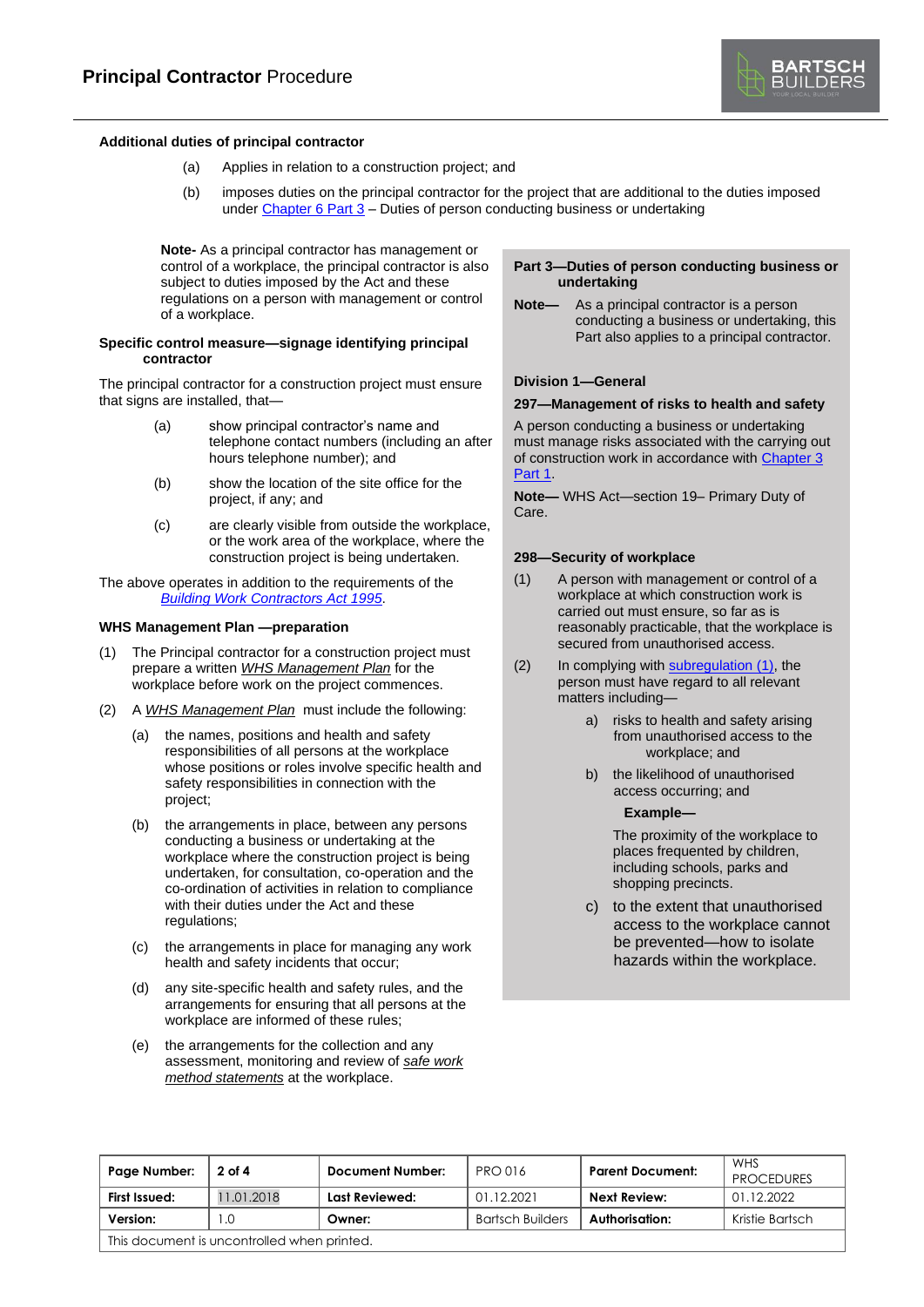

### **WHS Management Plan —duty to inform**

The principal contractor must ensure, so far as is reasonably practicable, that each person who is to carry out construction work in connection with the project is, before commencing work, made aware of—

- (a) the content of the *WHS Management Plan* for the workplace; and
- (b) the person's right to inspect the *WHS Management Plan* under WHS Regulation 313, refer 'Copy of *WHS Management Plan* must be kept' section below.

#### **WHS Management Plan —review**

The principal contractor for a construction project must review and, as necessary, revise the *WHS Management Plan* to ensure that it remains up-to-date.

The principal contractor for a construction project must ensure, so far as is reasonably practicable, that each person carrying out construction work in connection with the project is made aware of any revision to the *WHS Management Plan* .

# **High risk construction work—safe work method statements**

The principal contractor for a construction project must take all reasonable steps to obtain a copy of the *safe work method statement* relating to high risk construction work before the high risk construction work commences.

#### **Note—**

The *WHS Management Plan* contains arrangements for co-operation between persons conducting a business or undertaking at the construction project workplace, including in relation to the preparation of *safe work method statements* (see [regulation](file:///C:/Users/Kristie/AppData/Local/Microsoft/Windows/INetCache/IE/HNX1IBS9/TP%20-%20Principal%20Contractor%20PR-0042%20(information%20sheet).docx%23id92360c04_a699_4275_8d47_8734eada193e_9) 309(2)(b) and [\(e\)\)](file:///C:/Users/Kristie/AppData/Local/Microsoft/Windows/INetCache/IE/HNX1IBS9/TP%20-%20Principal%20Contractor%20PR-0042%20(information%20sheet).docx%23id25782c3d_486e_4283_8668_80922f3496e0_0).

#### **Copy of WHS Management Plan must be kept**

- (1) Subject to a notifiable incident occurring, The principal contractor for a construction project must ensure that a copy of the *WHS Management Plan* for the project is kept until the project to which it relates is completed.
- (2) If a notifiable incident occurs in connection with the construction project to which the statement relates, The principal contractor must keep the *WHS Management Plan* for at least 2 years after the incident occurs.
- (3) The principal contractor ensures that, for the period for which the *WHS Management Plan* must be kept under this section, a copy is readily accessible to any person who is to carry out construction work in connection with the construction project.
- (4) The principal contractor ensures that for the period for which the *WHS Management Plan* must be kept under this section, a copy is available for inspection under the WHS Act 2012.
- (5) In this section *WHS Management Plan* means the initial plan and all revised versions of the plan.

### **Further health and safety duties—specific regulations**

[Company Name] for a construction project has put in place arrangements for ensuring compliance at the workplace with the following:

- (a)  $\frac{\text{Division 2 of Chapter 3 Part 2}}{\text{Division 3 of Chapter 3 Part 2}}$  $\frac{\text{Division 2 of Chapter 3 Part 2}}{\text{Division 3 of Chapter 3 Part 2}}$  $\frac{\text{Division 2 of Chapter 3 Part 2}}{\text{Division 3 of Chapter 3 Part 2}}$  $\frac{\text{Division 2 of Chapter 3 Part 2}}{\text{Division 3 of Chapter 3 Part 2}}$  $\frac{\text{Division 2 of Chapter 3 Part 2}}{\text{Division 3 of Chapter 3 Part 2}}$  General Work Environment
	-
- (b) [Division](file:///C:/Users/Kristie/AppData/Local/Microsoft/Windows/INetCache/IE/HNX1IBS9/TP%20-%20Principal%20Contractor%20PR-0042%20(information%20sheet).docx%23id80b6b07a_b405_4f88_9ac6_e922705f3a) 3 of [Chapter](file:///C:/Users/Kristie/AppData/Local/Microsoft/Windows/INetCache/IE/HNX1IBS9/TP%20-%20Principal%20Contractor%20PR-0042%20(information%20sheet).docx%23ida62bf7ab_7b58_48f5_bf7f_cad0c96dcb) 3 Part 2; First Aid<br>
(c) Division 4 of Chapter 3 Part 2; Emergency Plans (c) [Division](file:///C:/Users/Kristie/AppData/Local/Microsoft/Windows/INetCache/IE/HNX1IBS9/TP%20-%20Principal%20Contractor%20PR-0042%20(information%20sheet).docx%23id707dbee0_7135_4cca_8228_f4e34e541b) 4 of [Chapter](file:///C:/Users/Kristie/AppData/Local/Microsoft/Windows/INetCache/IE/HNX1IBS9/TP%20-%20Principal%20Contractor%20PR-0042%20(information%20sheet).docx%23ida62bf7ab_7b58_48f5_bf7f_cad0c96dcb) 3 Part 2; - Emergency Plans<br>
(d) Division 5 of Chapter 3 Part 2; - Personal Protective Equipment
- 
- (d) [Division](file:///C:/Users/Kristie/AppData/Local/Microsoft/Windows/INetCache/IE/HNX1IBS9/TP%20-%20Principal%20Contractor%20PR-0042%20(information%20sheet).docx%23idccd8f7b9_114b_4691_83bb_a6570a293f) 5 of [Chapter](file:///C:/Users/Kristie/AppData/Local/Microsoft/Windows/INetCache/IE/HNX1IBS9/TP%20-%20Principal%20Contractor%20PR-0042%20(information%20sheet).docx%23ida62bf7ab_7b58_48f5_bf7f_cad0c96dcb) 3 Part 2;<br>(e) Division 7 of Chapter 3 Part 2; (e) **[Division](file:///C:/Users/Kristie/AppData/Local/Microsoft/Windows/INetCache/IE/HNX1IBS9/TP%20-%20Principal%20Contractor%20PR-0042%20(information%20sheet).docx%23idf800ced5_231b_4b4d_8105_c532ef7ae5) 7 of [Chapter](file:///C:/Users/Kristie/AppData/Local/Microsoft/Windows/INetCache/IE/HNX1IBS9/TP%20-%20Principal%20Contractor%20PR-0042%20(information%20sheet).docx%23ida62bf7ab_7b58_48f5_bf7f_cad0c96dcb) 3 Part 2;** - Managing Risk from Airborne Contaminants
- (f) [Division](file:///C:/Users/Kristie/AppData/Local/Microsoft/Windows/INetCache/IE/HNX1IBS9/TP%20-%20Principal%20Contractor%20PR-0042%20(information%20sheet).docx%23id3ecfd1b8_af5b_4c3e_a8f1_8a221fe637) 8 of [Chapter](file:///C:/Users/Kristie/AppData/Local/Microsoft/Windows/INetCache/IE/HNX1IBS9/TP%20-%20Principal%20Contractor%20PR-0042%20(information%20sheet).docx%23ida62bf7ab_7b58_48f5_bf7f_cad0c96dcb) 3 Part 2; Hazardous Atmospheres
	-
- (g) [Division](file:///C:/Users/Kristie/AppData/Local/Microsoft/Windows/INetCache/IE/HNX1IBS9/TP%20-%20Principal%20Contractor%20PR-0042%20(information%20sheet).docx%23id94445b12_e661_4e08_8cc7_62c7ee0820) 9 of [Chapter](file:///C:/Users/Kristie/AppData/Local/Microsoft/Windows/INetCache/IE/HNX1IBS9/TP%20-%20Principal%20Contractor%20PR-0042%20(information%20sheet).docx%23ida62bf7ab_7b58_48f5_bf7f_cad0c96dcb) 3 Part 2; Storage of Flammable or Combustible Substances<br>(h) Division 10 of Chapter 3 Part 2; Falling Objects
- (h) [Division](file:///C:/Users/Kristie/AppData/Local/Microsoft/Windows/INetCache/IE/HNX1IBS9/TP%20-%20Principal%20Contractor%20PR-0042%20(information%20sheet).docx%23id59222dc2_565d_4043_b2d1_92e2d41300) 10 of [Chapter](file:///C:/Users/Kristie/AppData/Local/Microsoft/Windows/INetCache/IE/HNX1IBS9/TP%20-%20Principal%20Contractor%20PR-0042%20(information%20sheet).docx%23ida62bf7ab_7b58_48f5_bf7f_cad0c96dcb)  $3$  Part  $2$ ; -
- (i) [Chapter](file:///C:/Users/Kristie/AppData/Local/Microsoft/Windows/INetCache/IE/HNX1IBS9/TP%20-%20Principal%20Contractor%20PR-0042%20(information%20sheet).docx%23id13ec7c3a_22a1_46ce_a6d0_066c5b0495) 4 Part 4. Falls
- **Note—**

All persons conducting a business or undertaking at the construction project workplace have these same duties (se[e Chapter](file:///C:/Users/Kristie/AppData/Local/Microsoft/Windows/INetCache/IE/HNX1IBS9/TP%20-%20Principal%20Contractor%20PR-0042%20(information%20sheet).docx%23ida62bf7ab_7b58_48f5_bf7f_cad0c96dcb) 3 Part 2 of these regulations and section 19 of the Act). Section 16 of the Act provides for situations in which more than 1 person has the same duty.

| Page Number:                                | 3 of 4    | <b>Document Number:</b> | <b>PRO 016</b>          | <b>Parent Document:</b> | WHS<br><b>PROCEDURES</b> |
|---------------------------------------------|-----------|-------------------------|-------------------------|-------------------------|--------------------------|
| First Issued:                               | 1.01.2018 | Last Reviewed:          | 01.12.2021              | <b>Next Review:</b>     | 01.12.2022               |
| Version:                                    | L.O       | Owner:                  | <b>Bartsch Builders</b> | Authorisation:          | Kristie Bartsch          |
| This document is uncontrolled when printed. |           |                         |                         |                         |                          |